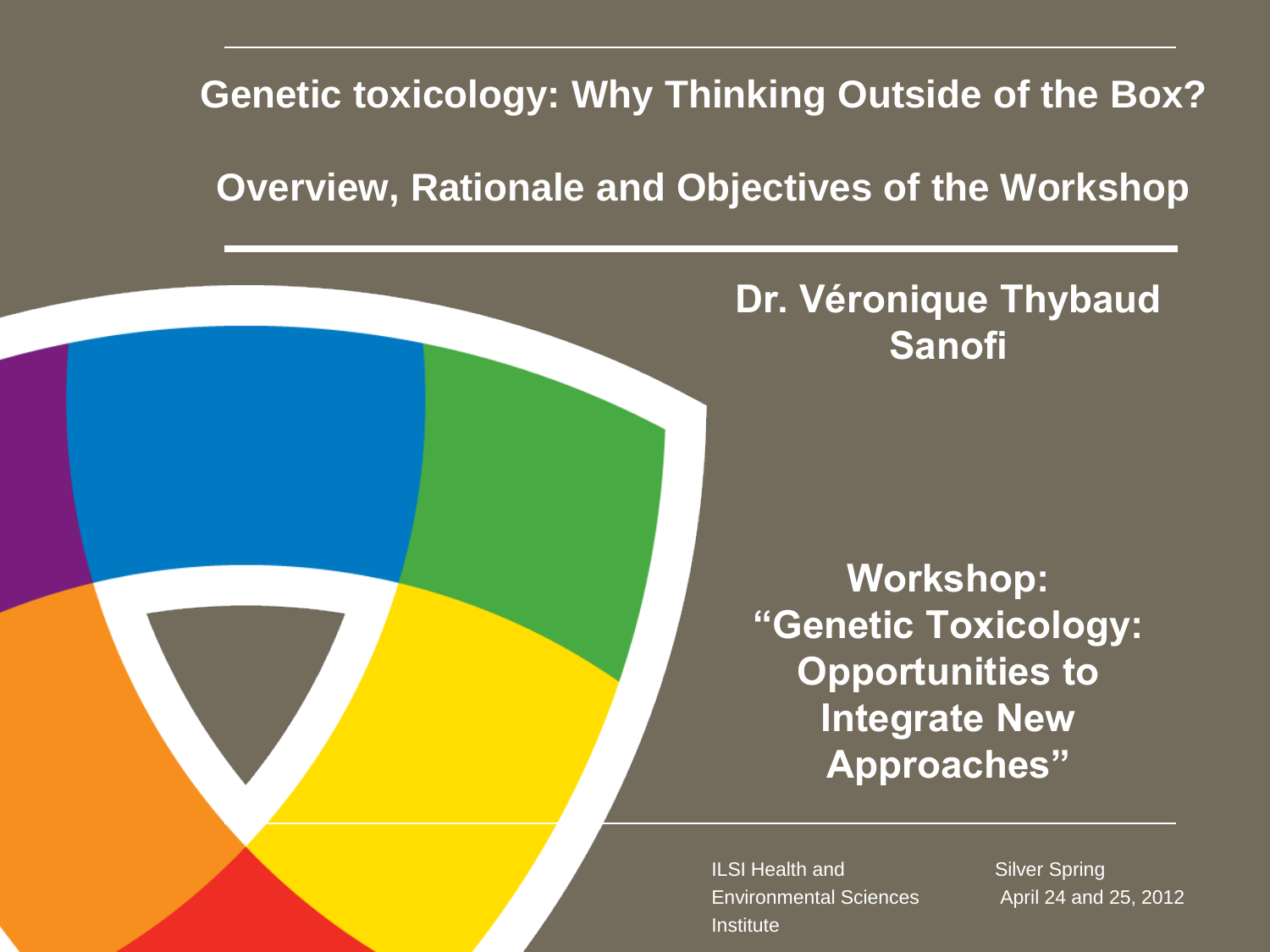ILSI-HESI Project Committee on Relevance and Follow-Up of Positive Results in In Vitro Genetic Toxicity Testing (IVGT)

### **Objectives**

- 1. To improve the **scientific basis of the interpretation** of results from *in vitro* genetic toxicology tests for purposes of **accurate human risk assessment**.
- 2. To develop **follow-up strategies** for determining the **relevance of** *in vitro* **test results to human health**.
- 3. To provide a framework for the **integration of the** *in vitro* **testing results into a risk-based assessment** of the effects of chemical exposures to **human health**.

ILSI: International Life Sciences Institute

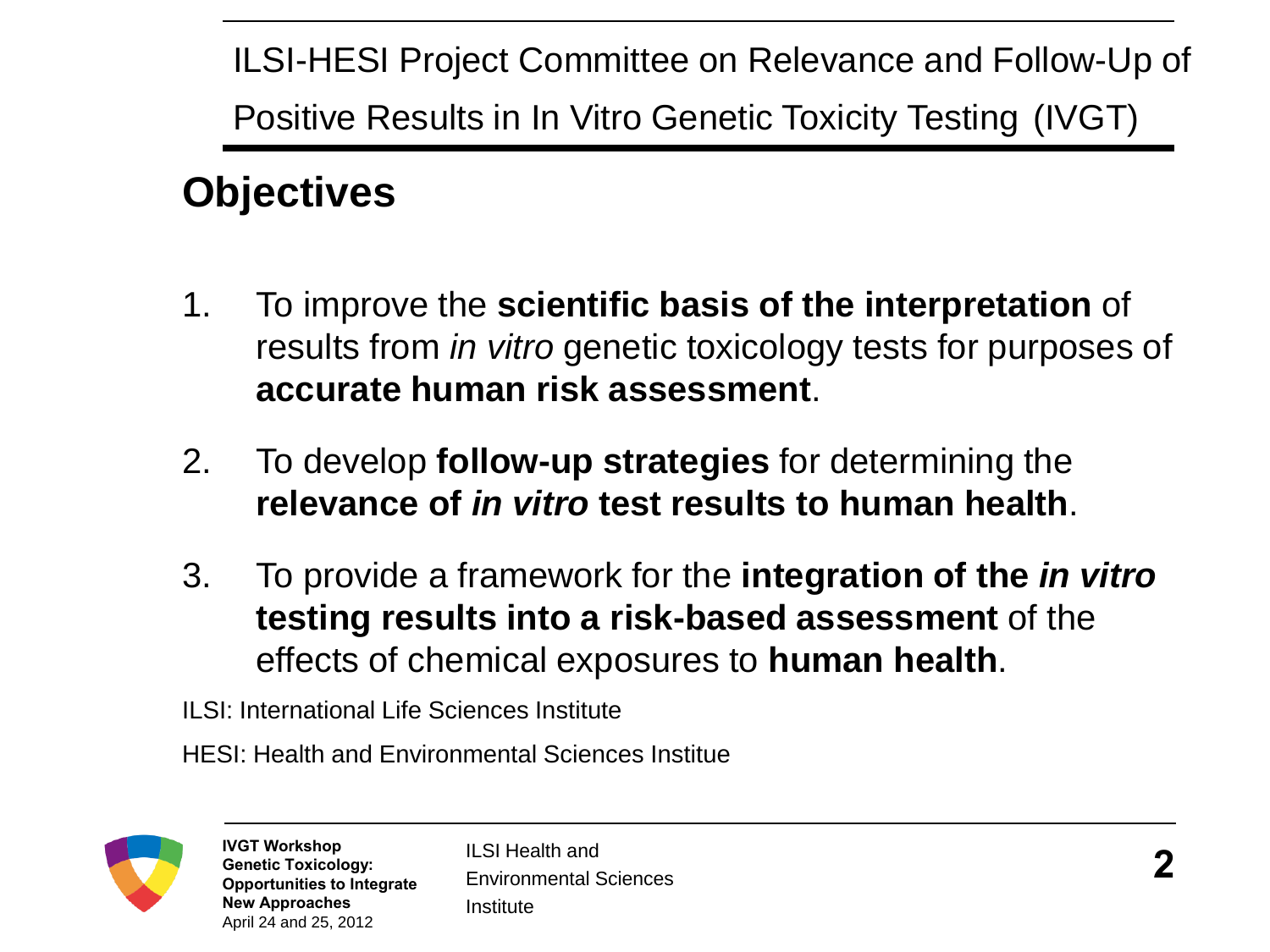# 2012 IVGT Membership

#### **Industry Participation**

AstraZeneca Bayer Healthcare Pharma **BioReliance** Bristol-Myers Squibb **Covance** Dow Chemical GlaxoSmithKline ILS Inc. Janssen Pharmaceuticals L'Oreal Mitsubishi Tanabe Pharma **Novartis** Pfizer Inc. Procter & Gamble Sanofi Servier Takeda

#### **Government / Research Institution Participation**

Federal Institute for Drugs and Medical Devices (BfArM, Germany) Health Canada National Center for Toxicological Research, U.S. FDA National Institute for Public Health and the Environment (RIVM, NL) National Institute of Health Sciences (Japan) U.S. Department of Agriculture U.S. Environmental Protection Agency U.S. Food and Drug Administration U.S. National Institute of Environmental Health Sciences/Division of the National Toxicology Program

#### **Academic Participation**

New York Medical College Swansea University University of Ottawa University of Surrey St. George's University of London

#### **Consultant Participation**

Errol Zeiger Consulting David Kirkland Genetox Consulting Jim MacGregor Toxicology Consulting Services

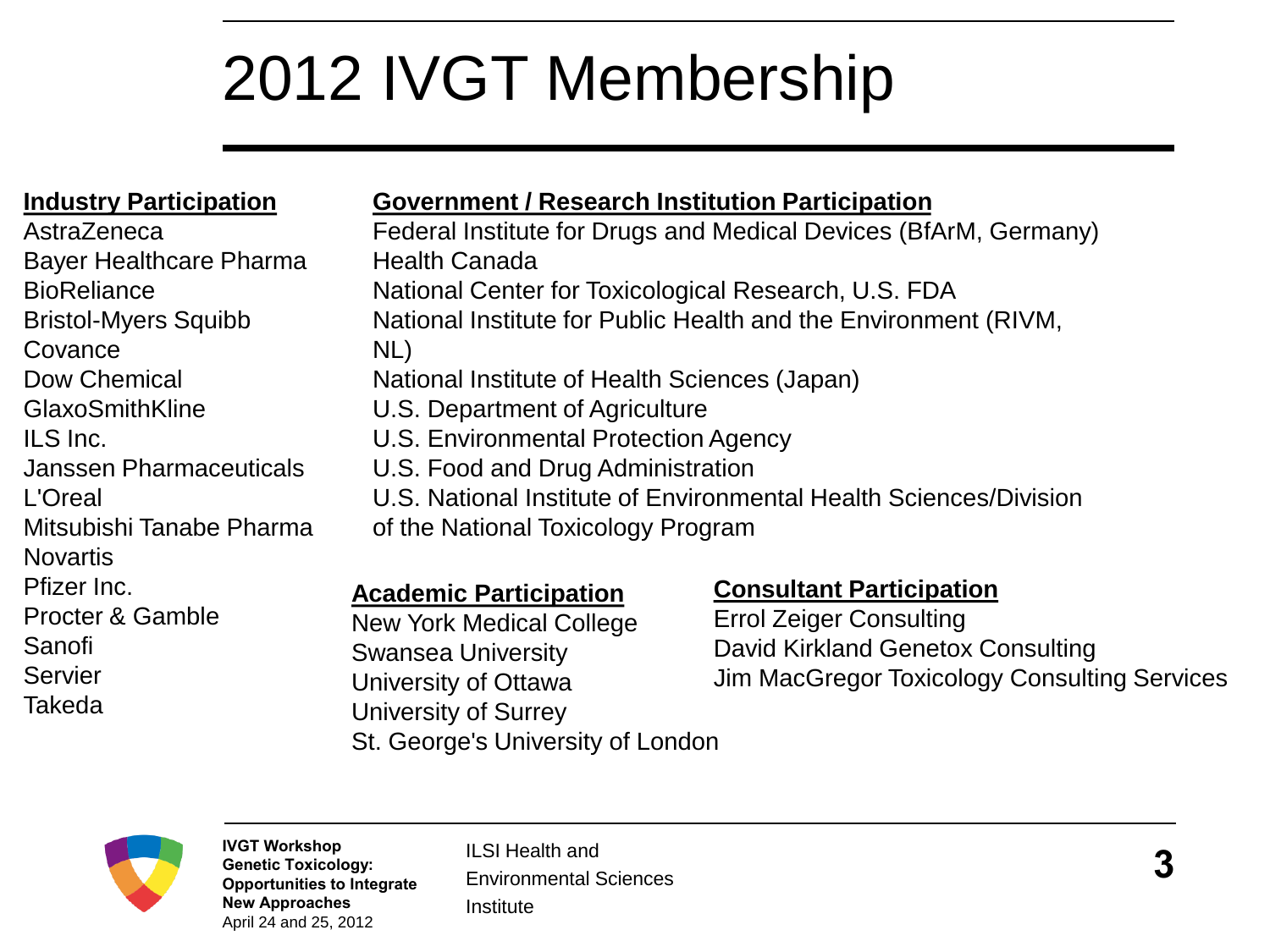# 2012 IVGT organization

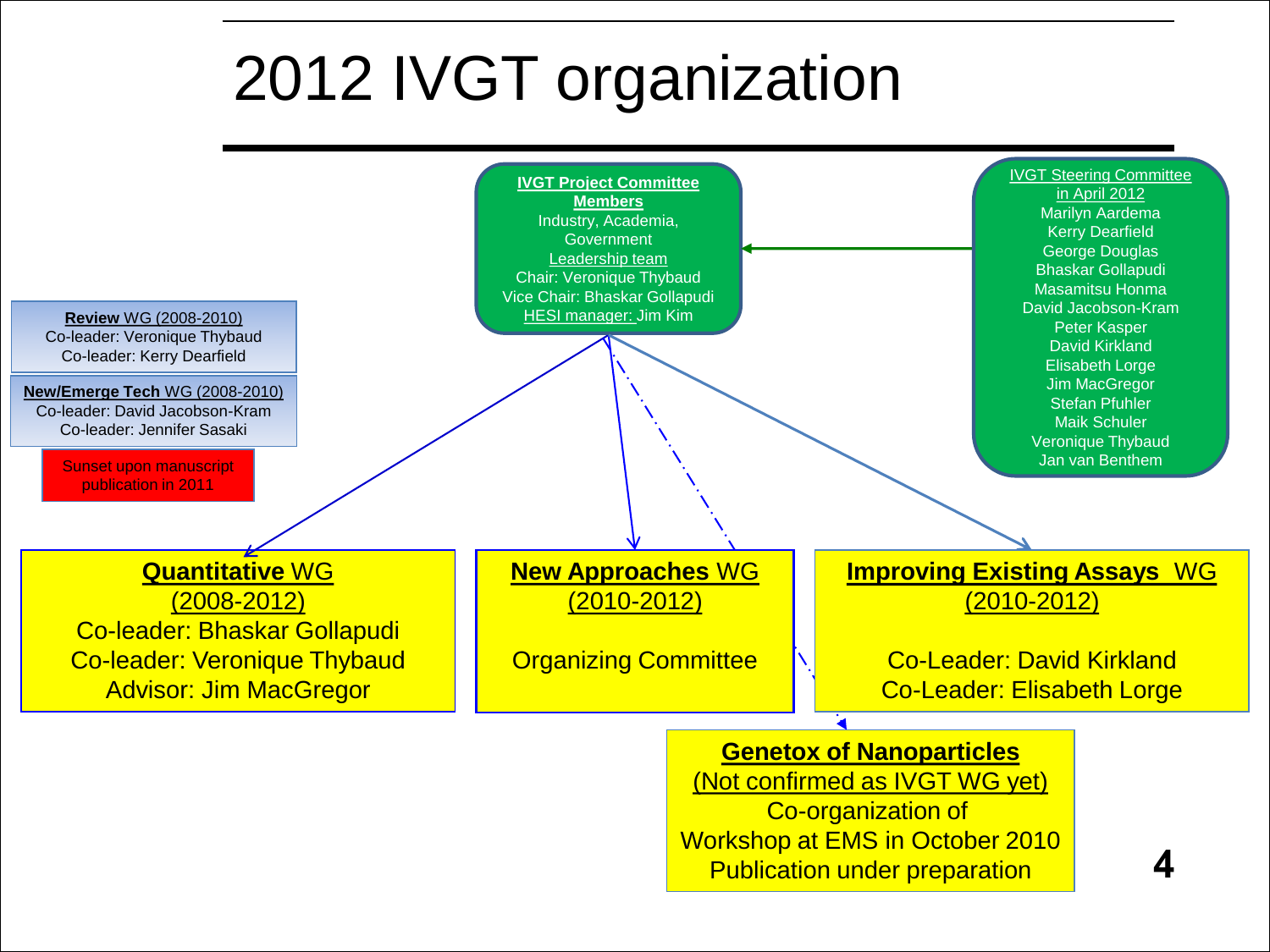# 2012 IVGT organization



Environmental Sciences

**Genetox of Nanoparticles** (Not confirmed as IVGT WG yet) Co-organization of Workshop at EMS in October 2010 Publication under preparation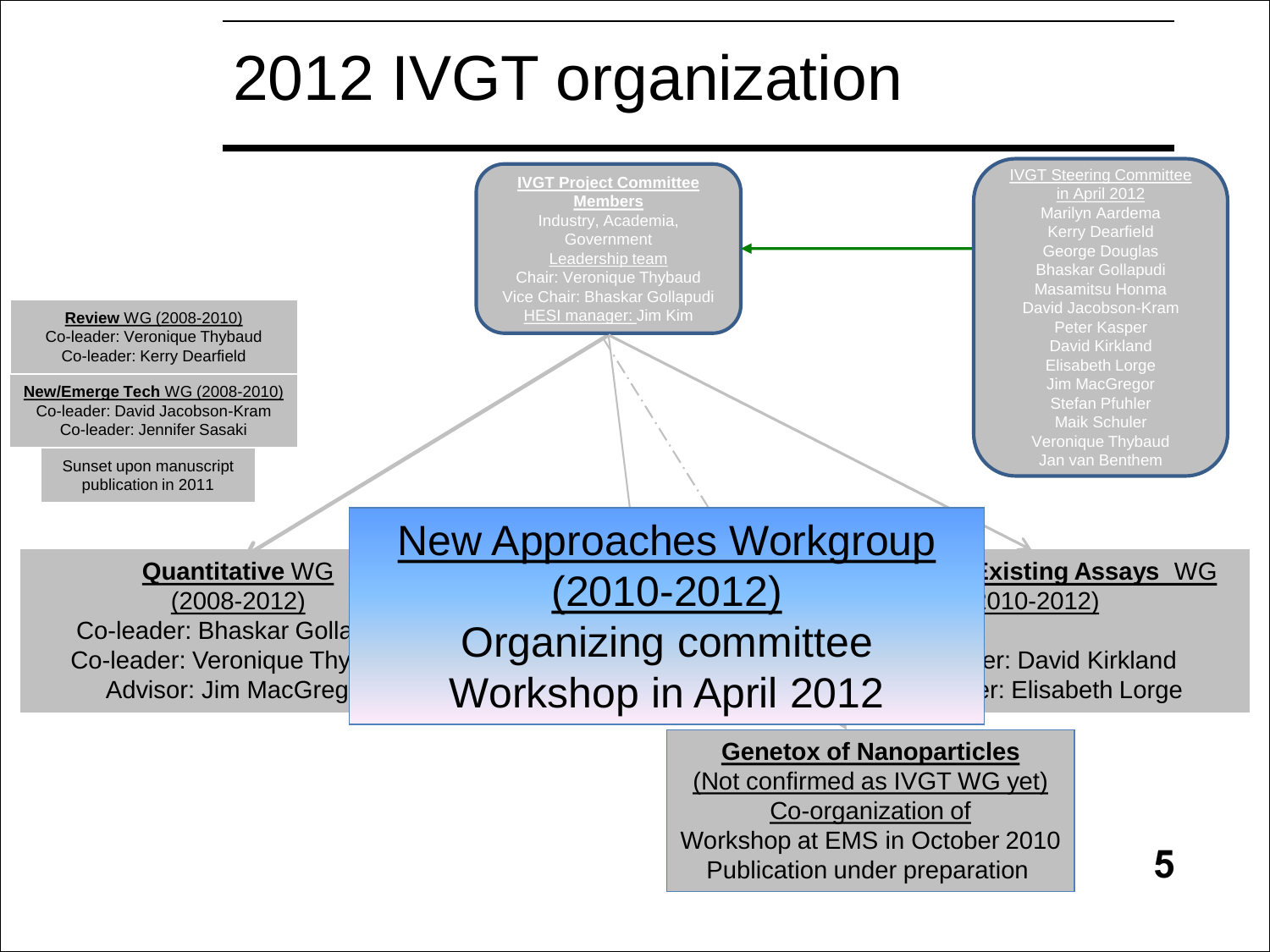# Workshop Organizing Committee

- Marilyn Aardema BioReliance (USA)
- 
- 
- 
- 
- 
- 
- 
- 
- Véronique Thybaud Sanofi (France)
- 
- 
- 

• Jan van Benthem RIVM (Netherlands) • Laura Custer Bristol-Myers Squibb (USA) • Bhaskar Gollapudi The Dow Chemical Co. (USA) • Masa Honma **National Institute of Health Sciences (Japan)** • James Kim **ILSI Health and Environmental Sciences Institute (USA)** • Manju Manjanatha U.S. FDA / NCTR (USA) • Stefan Pfuhler Procter & Gamble (USA) • Leon Stankowski BioReliance (USA) • Paul White Health Canada (Canada) • Kristine Witt NIEHS/DNTP (USA) • Errol Zeiger Consultant (USA)

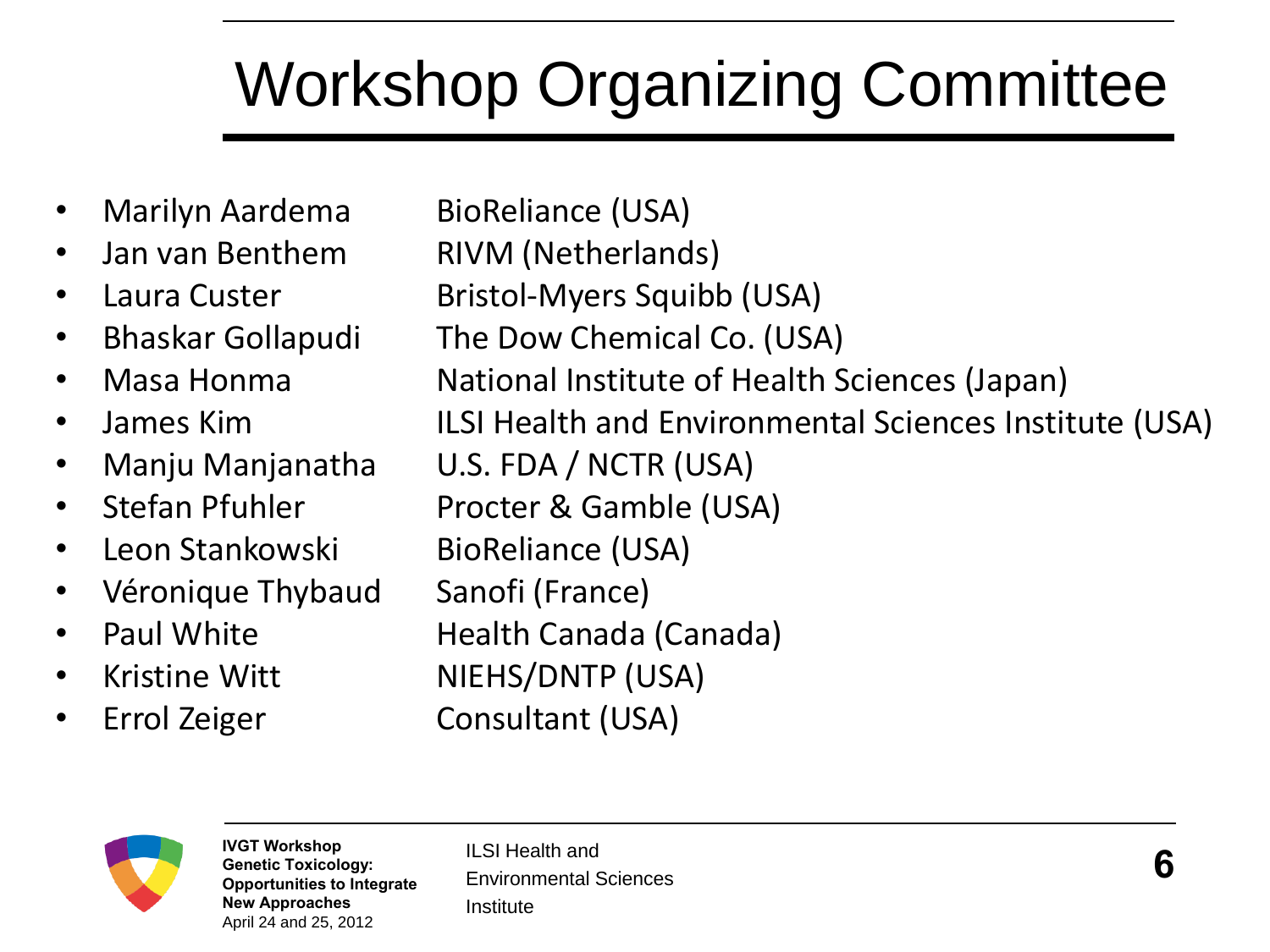## Purpose of this workshop

- To bring together expertise from both within and outside the discipline of genetic toxicology
- To consider the impact that our improved understanding of biology and new technologies might have on our ability to perform genetic toxicology studies to yield information that is more relevant to human hazard and risk assessment for genetic damage
- To define ways of bridging genetic toxicology to other disciplines, and to identify potential synergies that would result in new approaches to inform more accurate genotoxicity risk assessment.

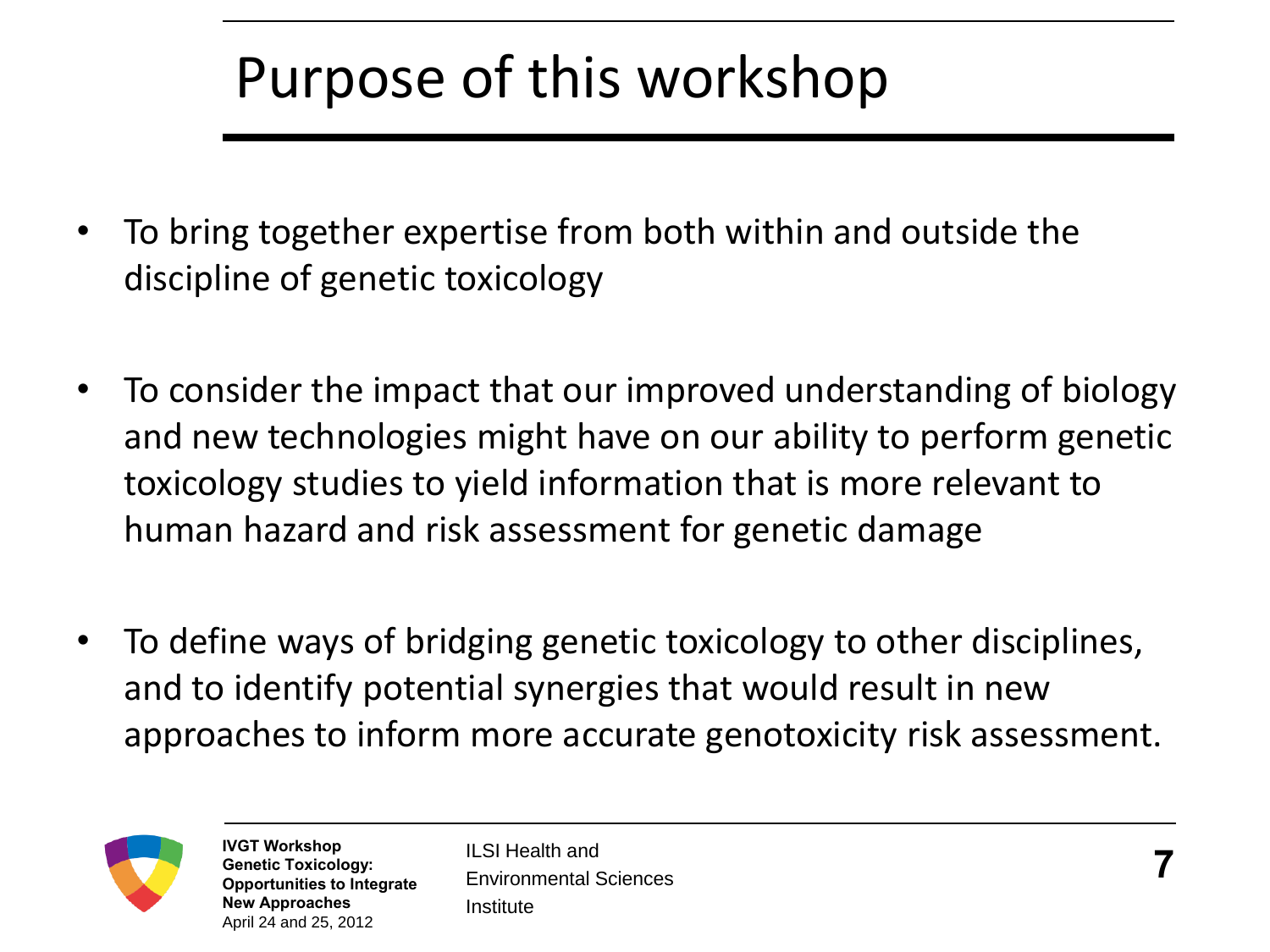# Purpose of Applied Genetic Toxicology

- To detect genotoxic potential (DNA primary damage, gene mutations, structural and numerical chromosome damage) in particular formation of stable and transmissible mutations
	- $\triangleright$  Hazard identification
- To avoid exposure to genotoxic agents that would induce mutations in somatic and germ cells and contribute to adverse effects in the exposed population and future generation (i.e., diseases such as cancer, aging, malformations)
	- $\triangleright$  Risk assessment
	- $\triangleright$  Risk management.

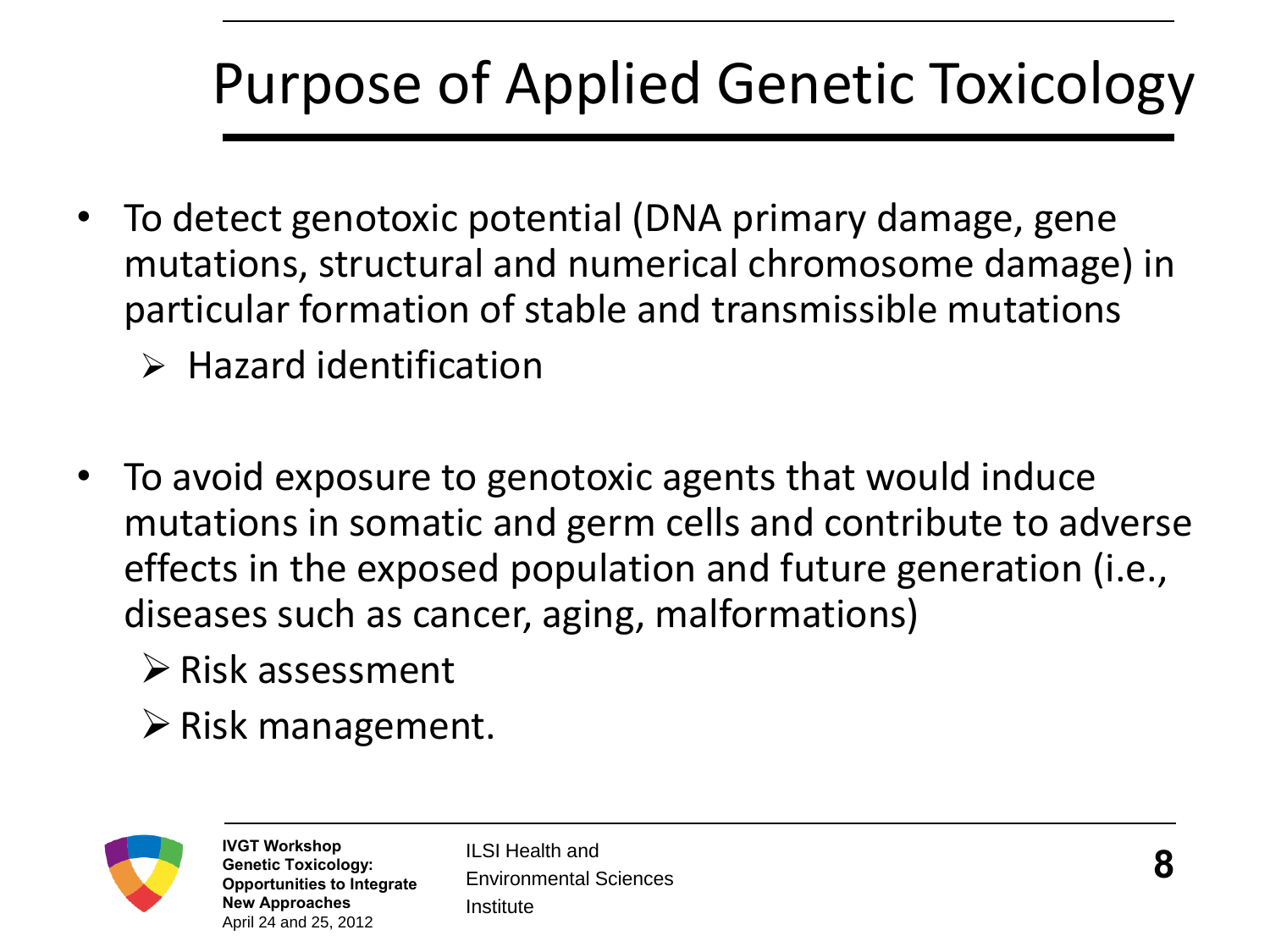## From Exposure to Genotoxic Agent to Adverse Effects on Human Health





**Genetic Toxicology: Opportunities to Integrate New Approaches**  April 24 and 25, 2012

Environmental Sciences Institute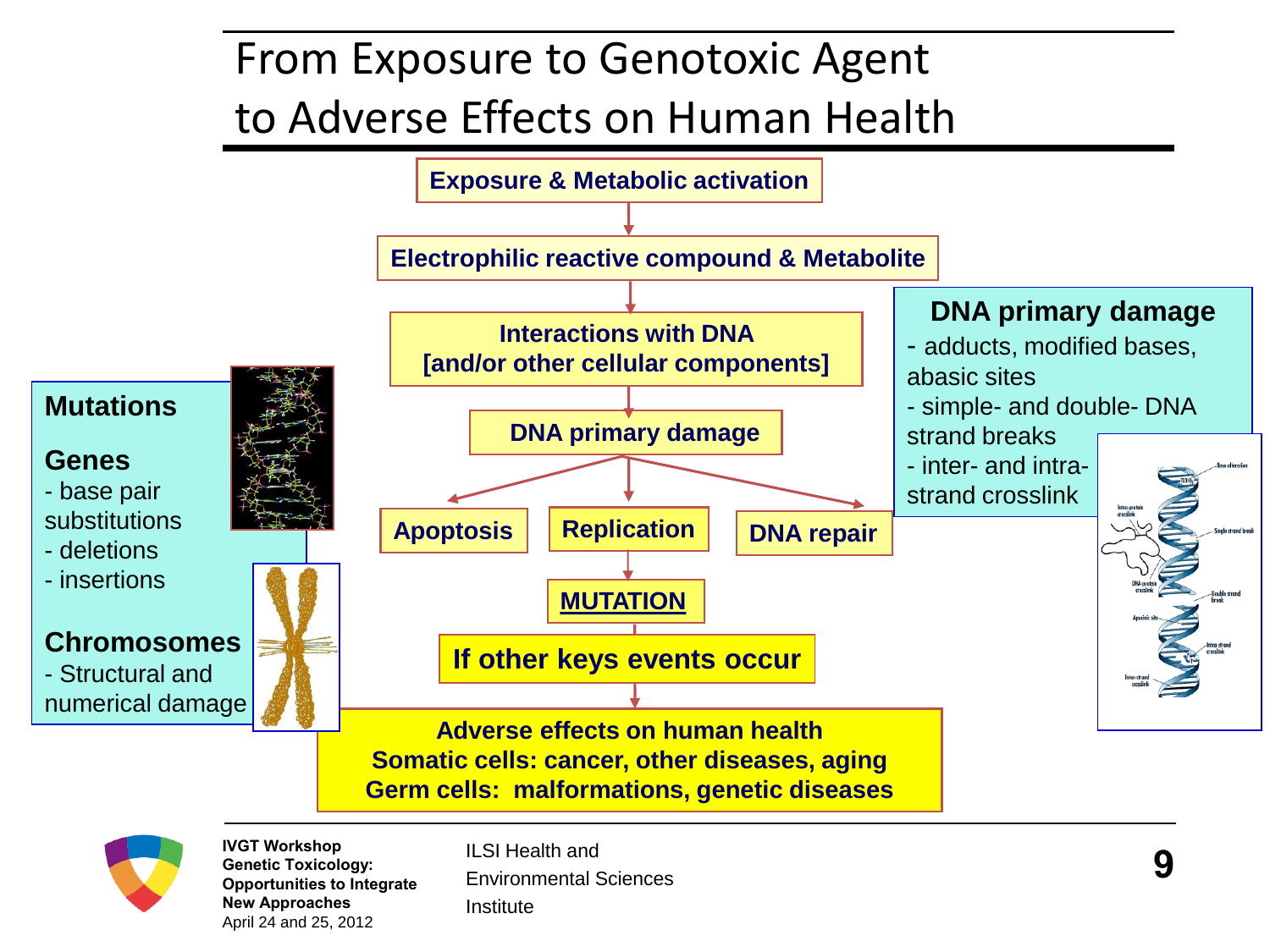## Surrogate Models and End-Points



April 24 and 25, 2012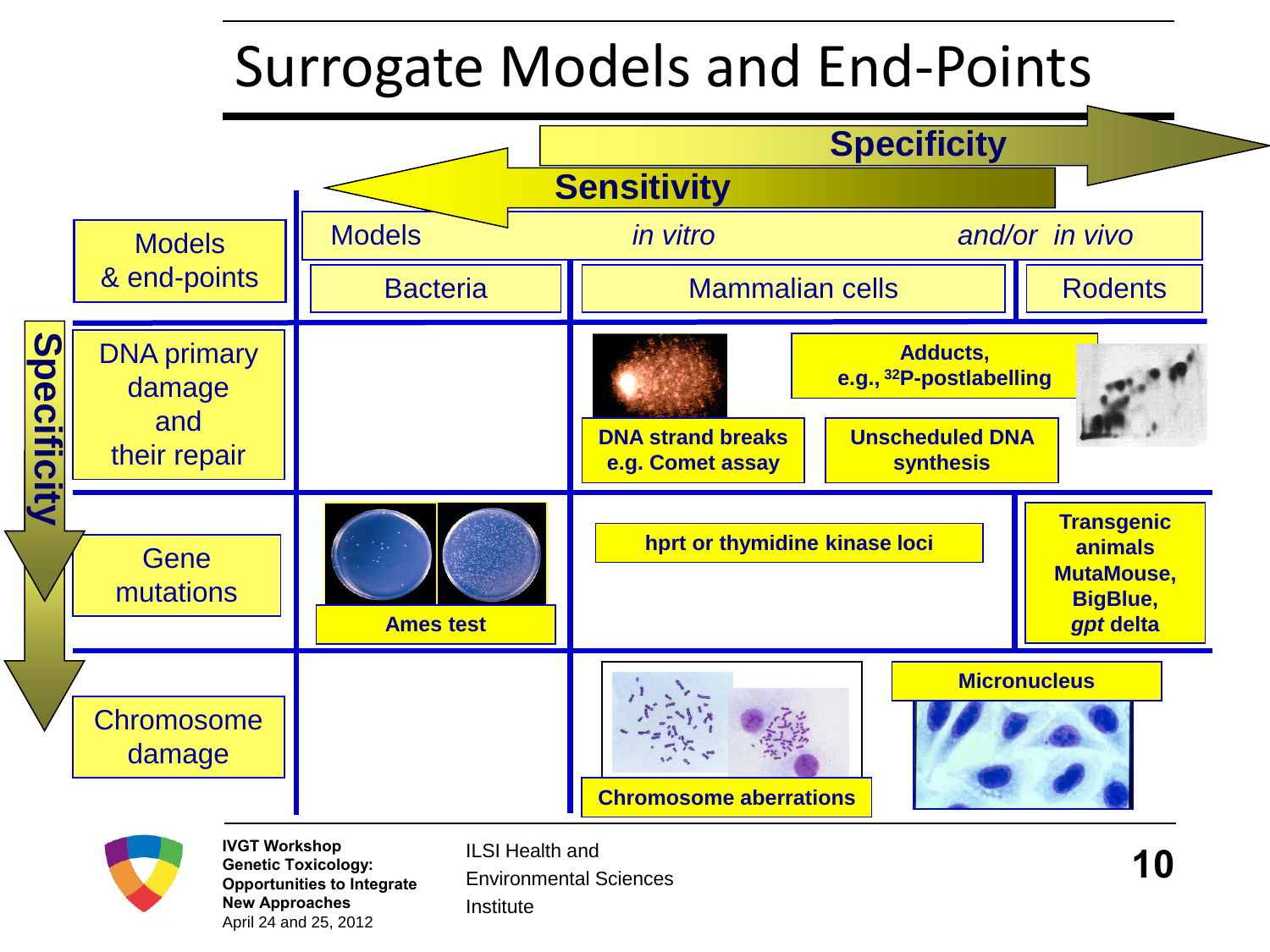## Most Commonly Used Assays

- Gene mutation test in bacteria (Ames test)
- *In vitro* chromosomal damage assays in mammalian cells
	- Metaphase chromosome aberration and micronucleus tests
- *In vitro* gene mutation assays in mammalian cells
	- At thymidine kinase locus, e.g. mouse lymphoma Tk gene mutation assay (also detecting chromosomal damage)
	- At HPRT locus
- *In vivo* chromosomal damage tests, generally for using rodent hematopoietic cells (when *in vivo* assays acceptable)
	- Metaphase chromosome aberration and micronucleus tests
- Additional *in vivo* assays in somatic and/or germ cells (when *in vivo* assays acceptable)

#### $\triangleright$  Some of the above tests have been in use for more than 30 years.



**IVGT Workshop Genetic Toxicology: Opportunities to Integrate New Approaches**  April 24 and 25, 2012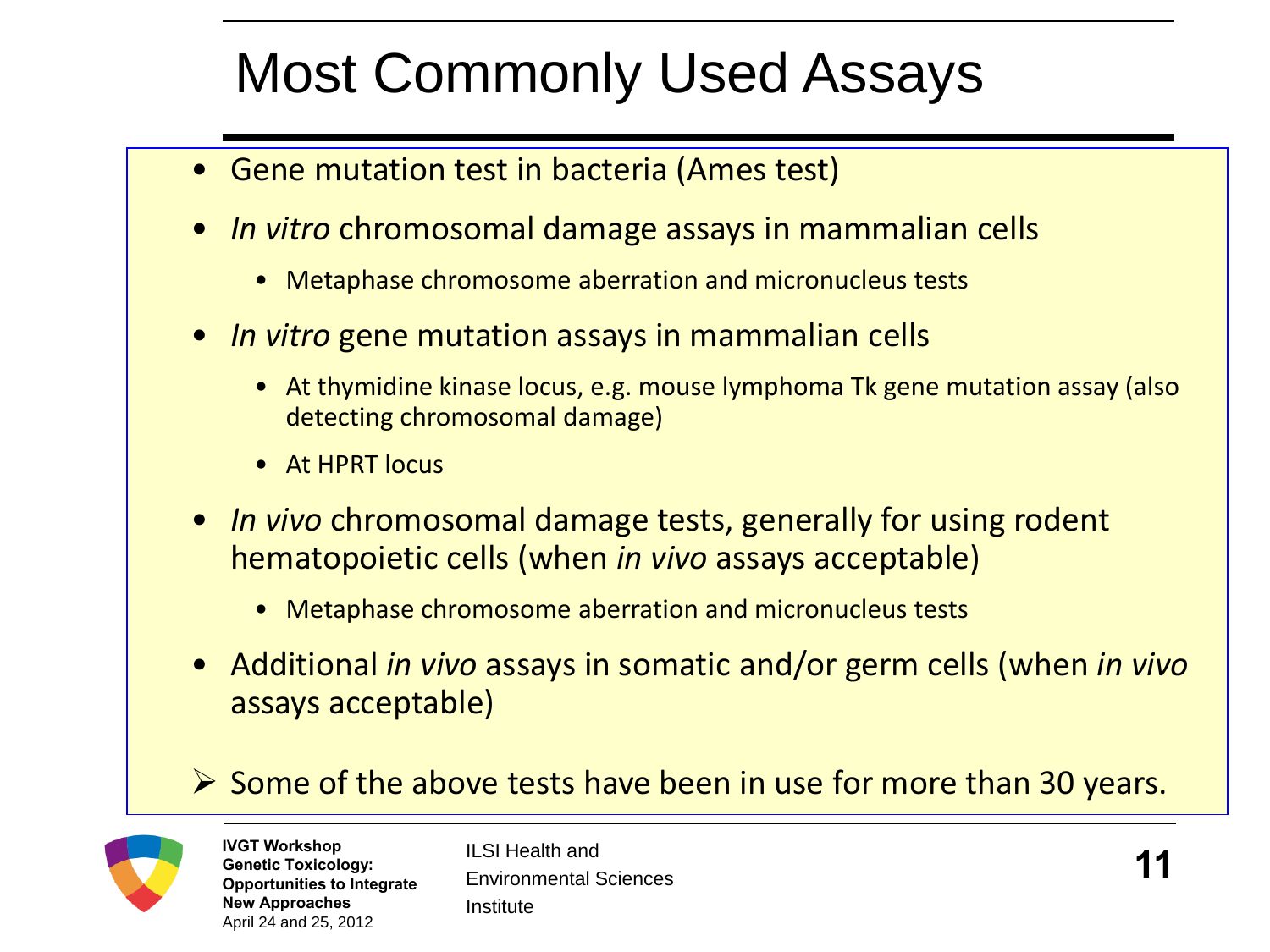# Follow-Up in Case of Positive Results

- In case of *in vitro* positive results: A second *in vivo* assay in appropriate somatic tissue(s)
	- DNA strand breaks (e.g., Comet assay) or DNA adducts
	- Gene mutation in transgenic animals (e.g., MutaMouse, BigBlue, *gpt* delta)
- In case of *in vivo* positive results and for some regulations (e.g. REACH) : an assay in Germ cells
	- Dominant lethal test
	- Spermatogonial chromosome aberrations
	- Gene mutation in transgenic animals (e.g., MutaMouse, BigBlue, *gpt* delta)
- More weight generally given to *in vivo* results



**IVGT Workshop Genetic Toxicology: Opportunities to Integrate New Approaches**  April 24 and 25, 2012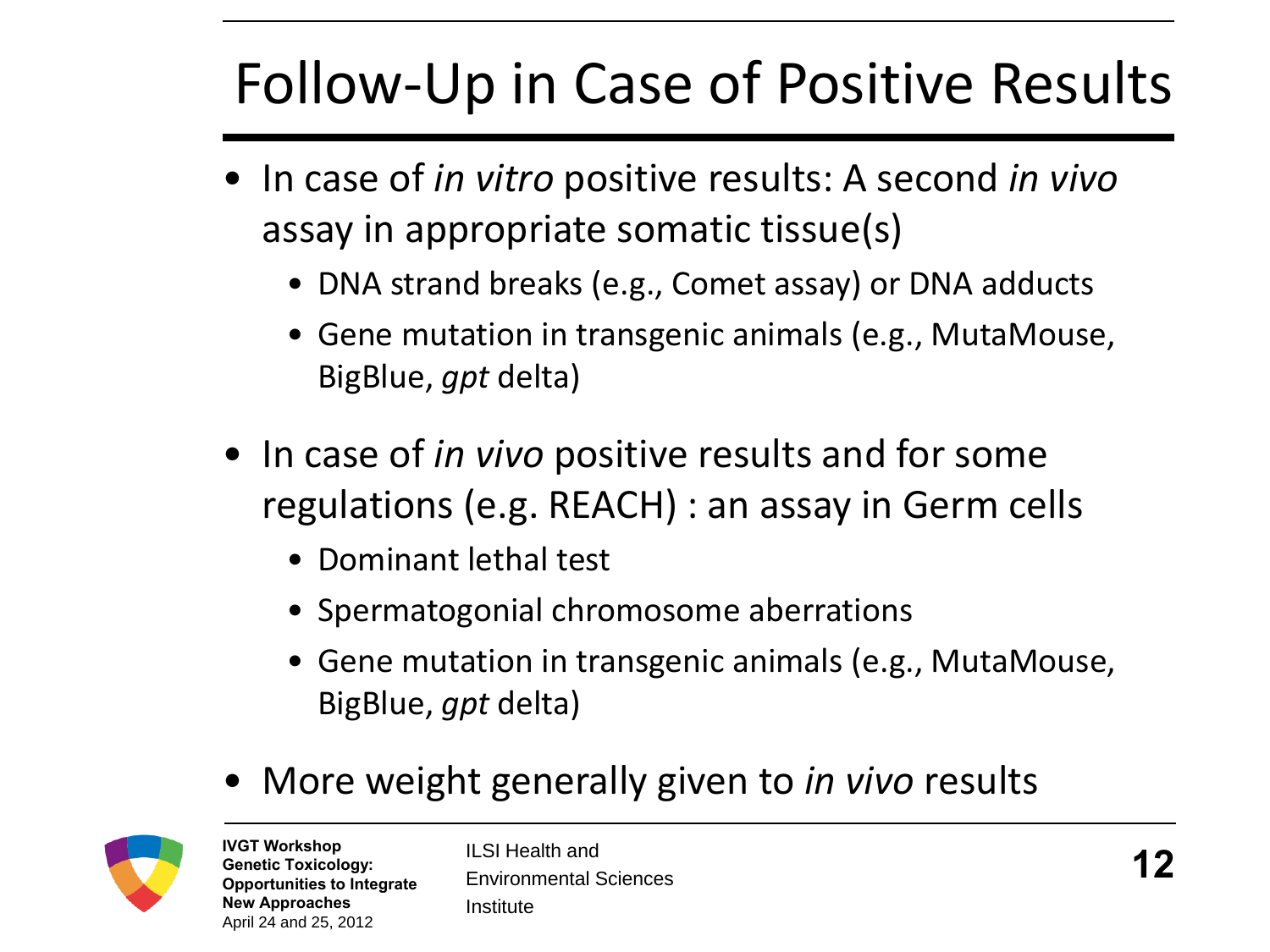# Follow-Up in Case of Positive Results

- Mechanistic studies
	- DNA-reactive versus non DNA-reactive compounds
		- Primary target different from DNA (e.g. mitotic spindle, topoisomerases) and irrelevant mechanisms because obtained under non physiological experimental conditions

 $\triangleright$  Need for multi-parametric approach

- Genotoxicity, cell cycle, toxicity, apoptosis, any other mechanistic information and key markers
- Quantitative approach
	- Linear versus non-linear dose response
		- No genotoxic effect level and safety/uncertainty factors
		- Mechanisms underlying the non-linear dose-response

Need for models relevant to human and criteria for extrapolation from *in vitro* to *in vivo* and from *in vivo* to human.

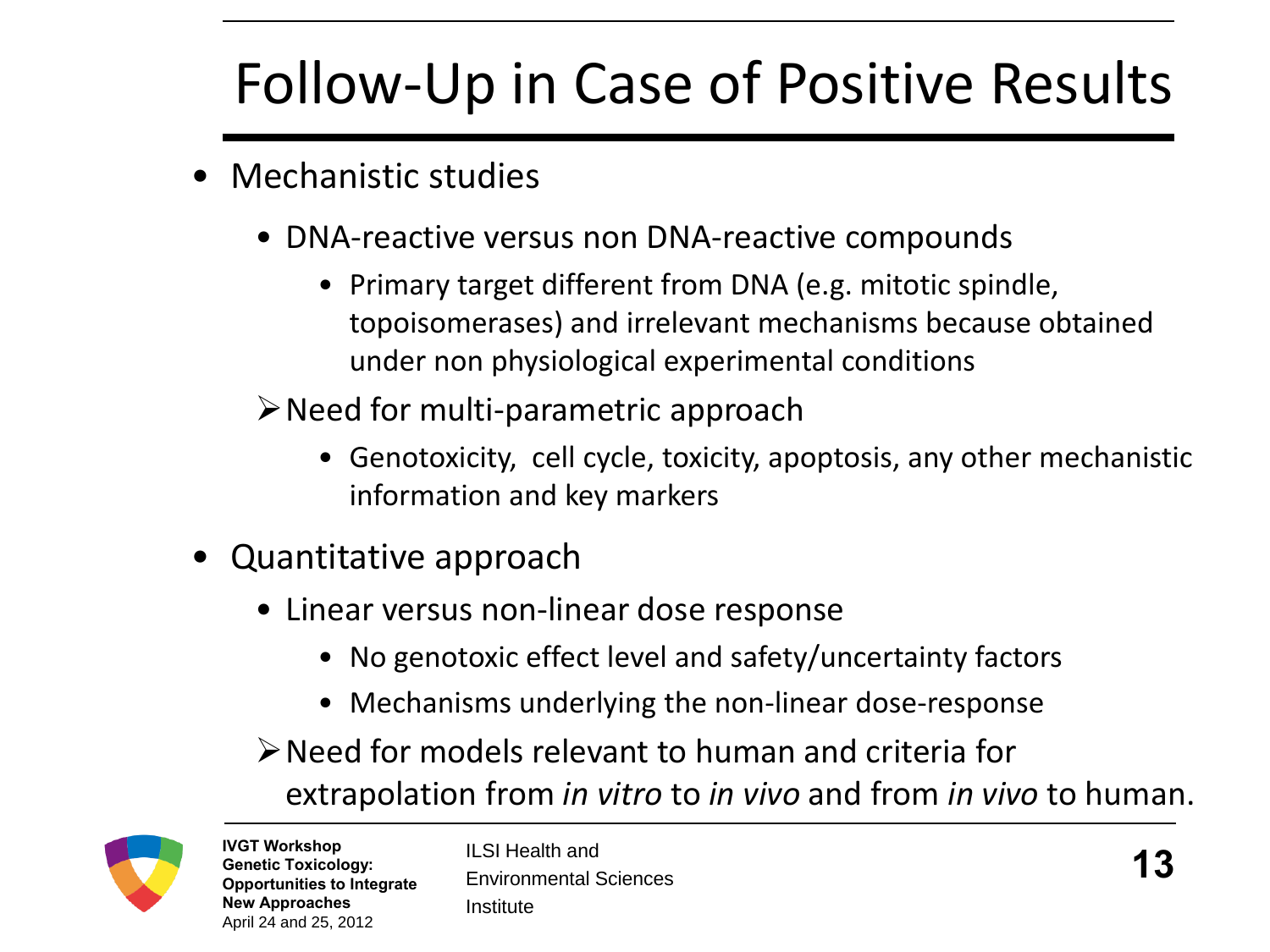## IVGT Workgroup Review of Existing Assays and Flow chart

- Review of existing assays
- Development of a flow chart

– for follow up actions in case of positive results in the *in vitro* assays to assist in risk-based decision making

Dearfield et al. (2011) Follow-Up Actions from Positive Results of *In Vitro* Genetic Toxicity Testing. Environmental Molecular Mutagenesis. 52; 177-204.



**IVGT Workshop Genetic Toxicology: Opportunities to Integrate New Approaches**  April 24 and 25, 2012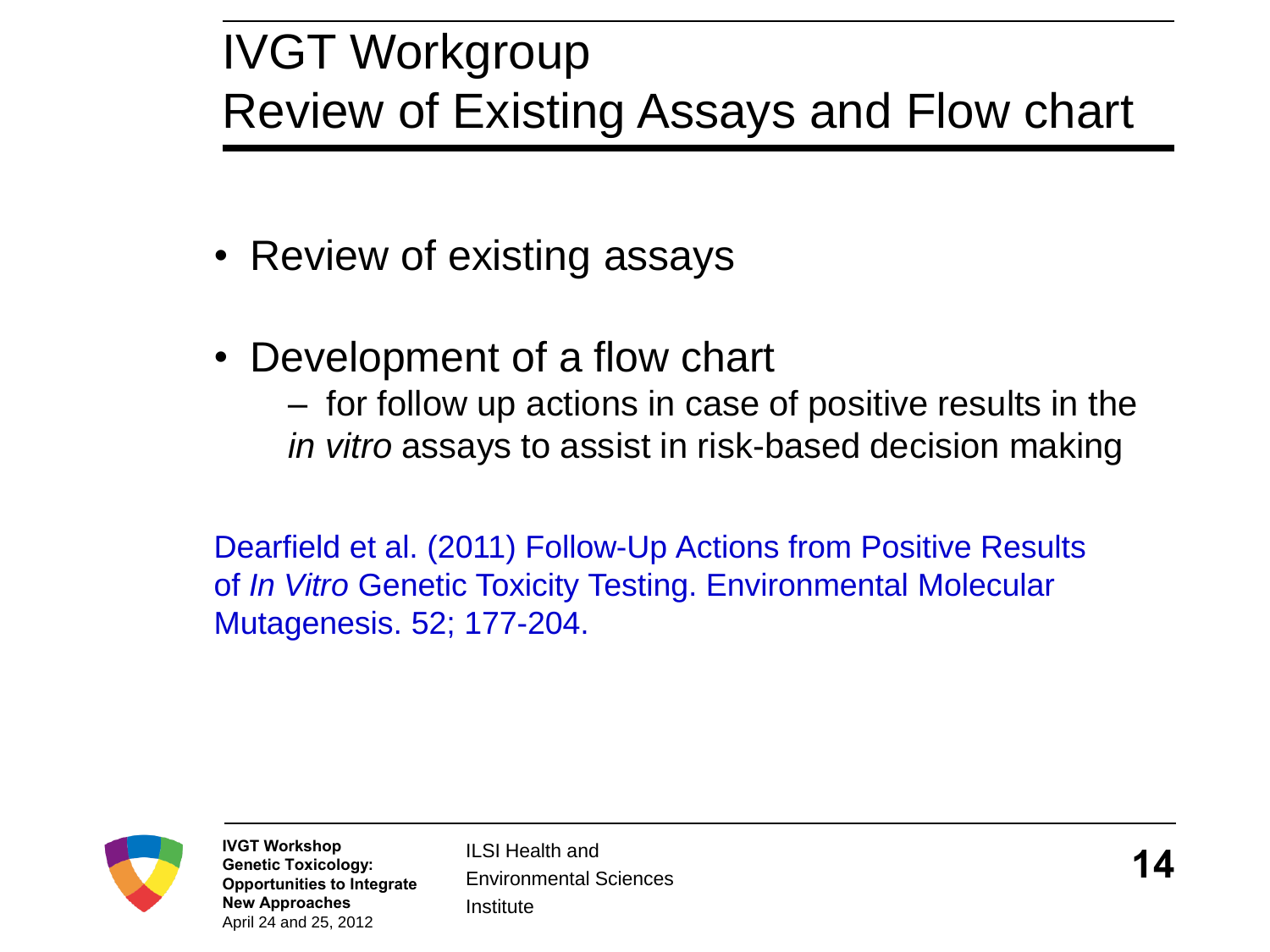### Follow-up actions in case of positive results in the *in vitro* assays

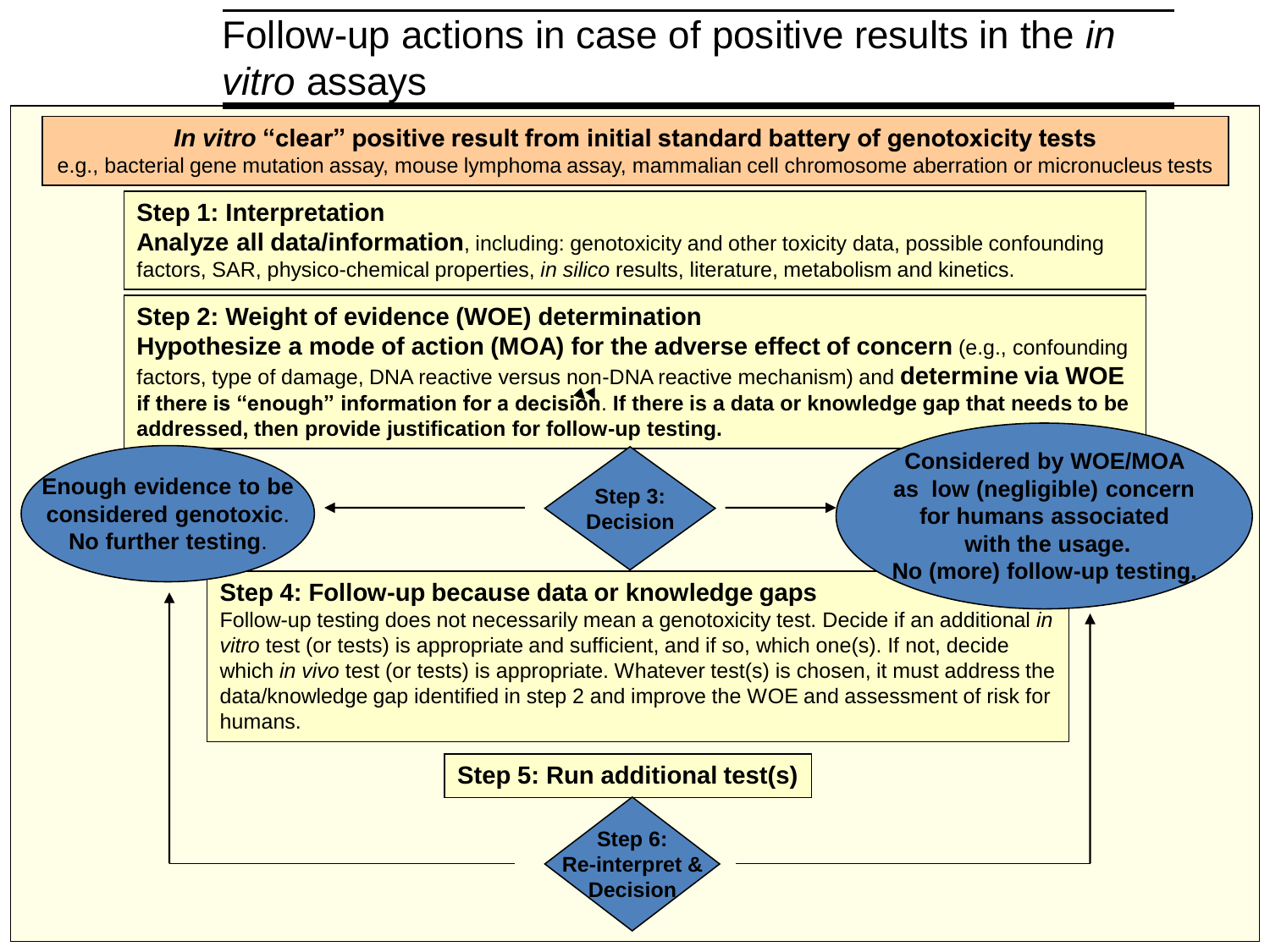### IVGT Workgroup Review of New and Emerging Technologies

|                                                             | <b>Mature</b>                                                   | <b>Maturing</b>                                                      | <b>Emerging</b>                                                          |
|-------------------------------------------------------------|-----------------------------------------------------------------|----------------------------------------------------------------------|--------------------------------------------------------------------------|
| <b>In silico</b>                                            | Leadscope, MultiCASE,<br>Derek for Windows,<br><b>Vitic</b>     |                                                                      |                                                                          |
| Moving beyond the<br>traditional battery                    |                                                                 | Greenscreen                                                          | Pig-a mutation                                                           |
| <b>Replacement</b><br>or improvement of<br>existing assays  | Comet assay,<br><i>In vivo</i> micronucleus<br>(flow cytometry) | 3D skin models                                                       | Transgenic in vitro<br>systems,<br>"Humanized" test systems              |
| <b>Mechanistic</b><br>understanding and<br><b>Follow-up</b> | Comet assay                                                     | Yeast DEL assay,<br><i>In vitro</i> micronucleus<br>(flow cytometry) | Enzyme-DNA films,<br>Toxicogenomics,<br>DNA adductome,<br>Pig-a mutation |

#### Lynch et al. (2011) New and Emerging Technologies for Genetic Toxicity Testing. Environmental and Molecular Mutagenesis. 52; 205-223.



**IVGT Workshop**<br>Genetic Toxicology: ILSI Health and<br>Opportunities to Integrate Environmental Sciences **Genetic Toxicology: Opportunities to Integrate New Approaches**  April 24 and 25, 2012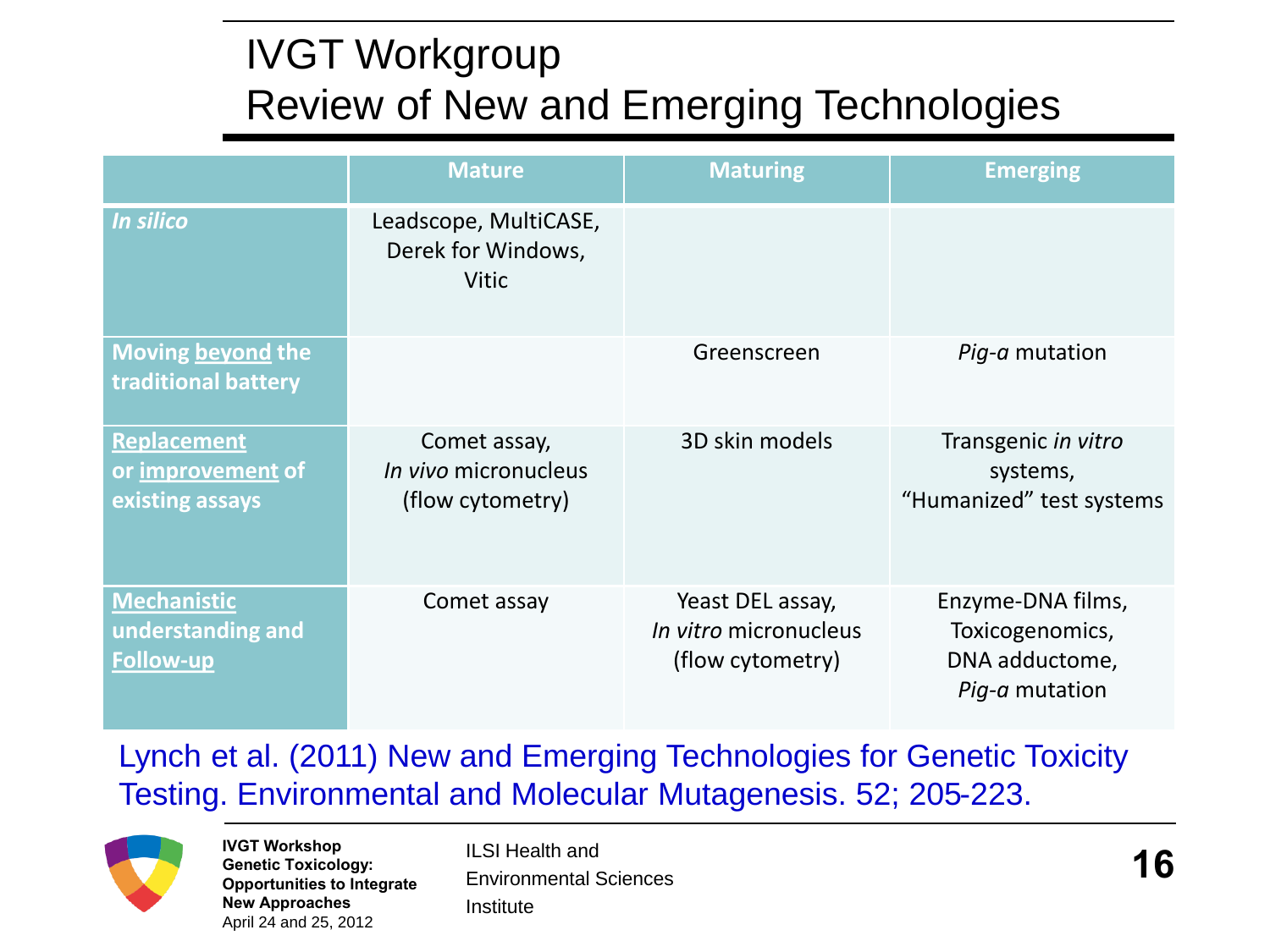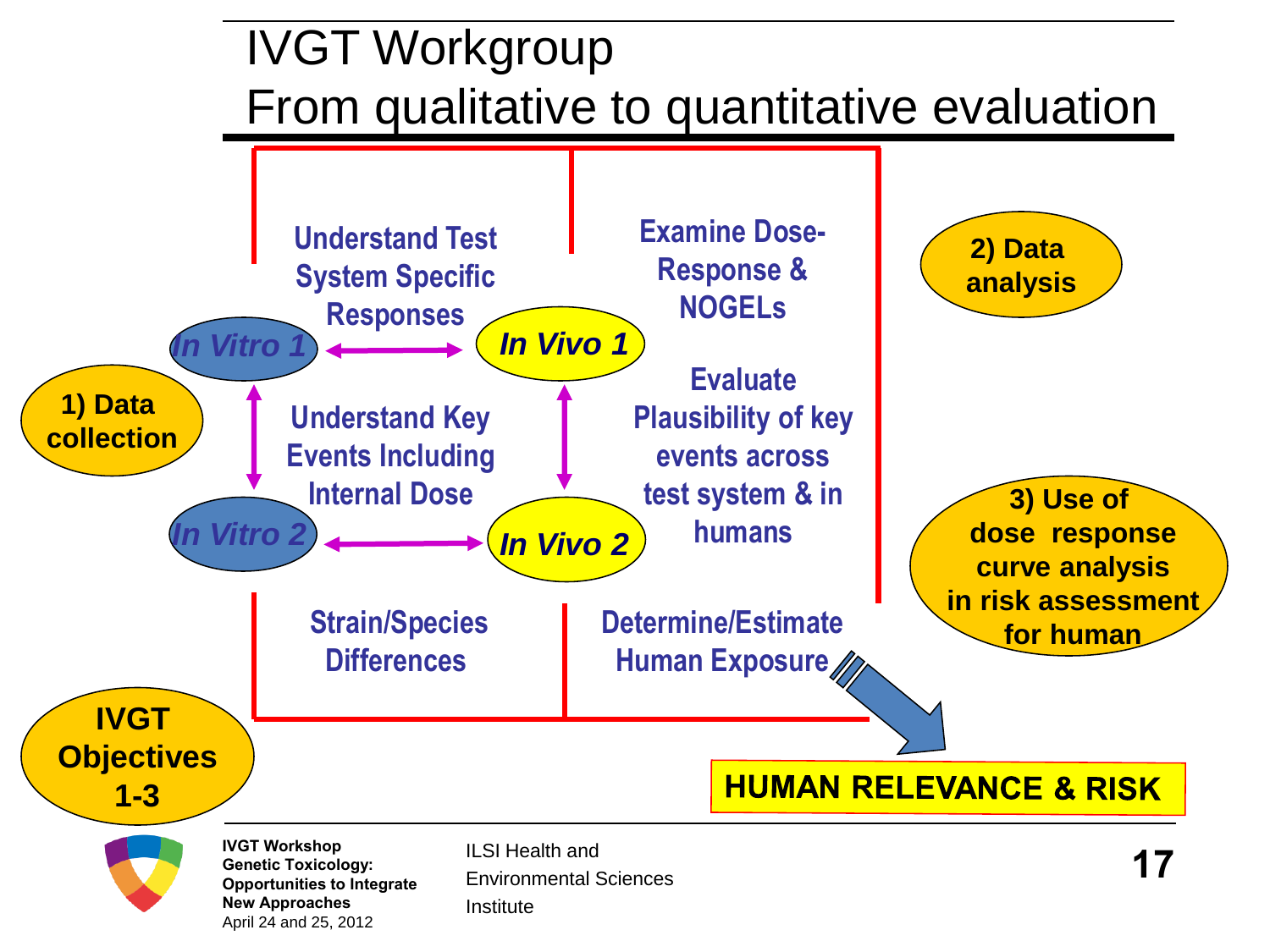# Remaining issues and gaps

- Relevance of surrogate models
	- Ability to mimic human cells (DNA repair, metabolic activation, genetic stability) and whole body complexity
- Relevance of measured end-points
	- Need to consider all key events (including epigenetic factors) that might contribute to DNA damage, and impact response to DNA damage and DNA integrity
- Extrapolation to human
	- Need for appropriate safety and uncertainty factors
	- Based on protective mechanisms and genetic polymorphism.

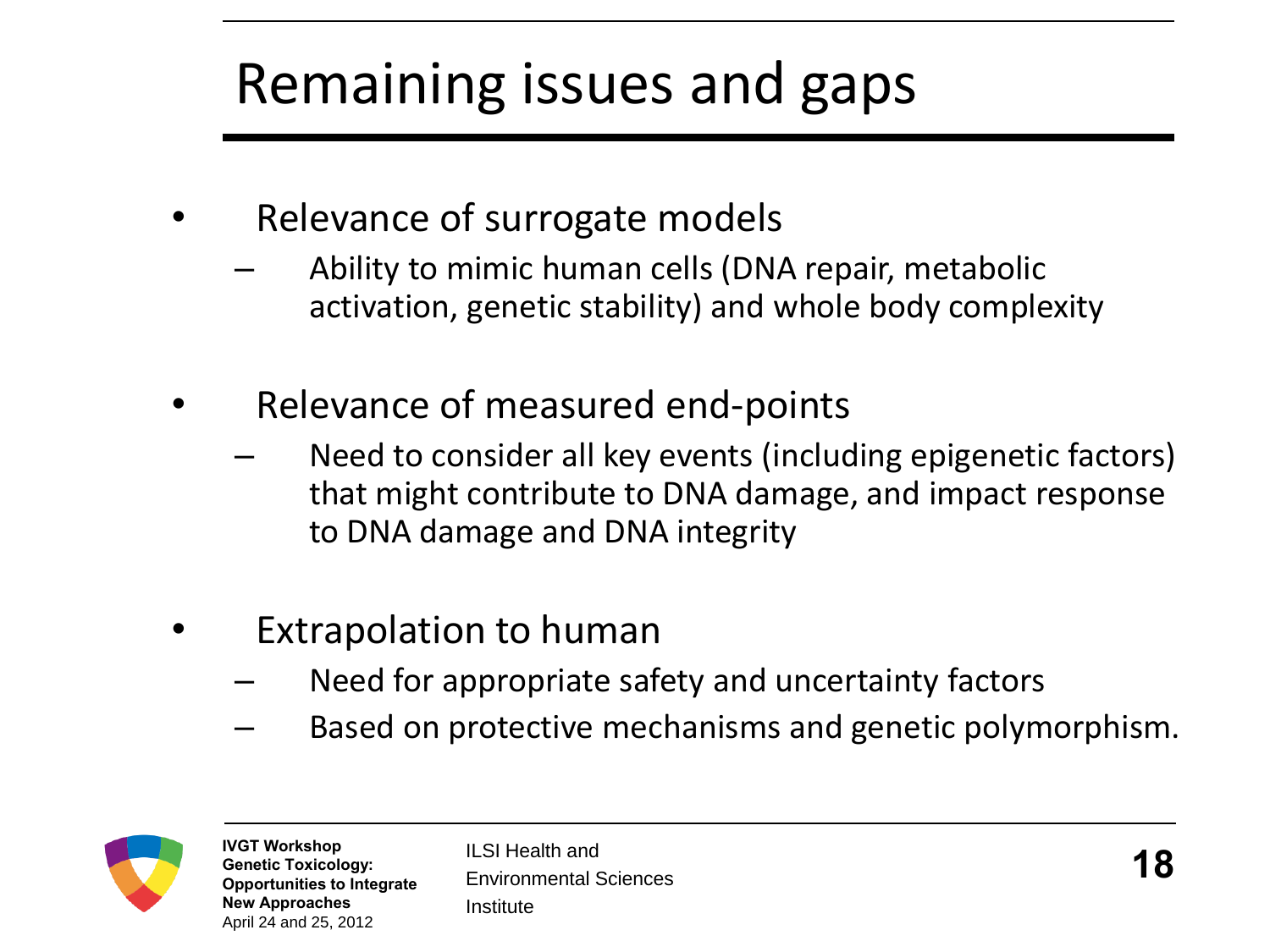## Remaining issues and gaps

- Two options
	- To improve the existing assays
		- On going IVGT activities
	- To benefit from the new approaches used in other biology domains and "think outside of the box"
		- Experimental models
		- Technologies
		- Understanding of biological mechanism.



**Genetic Toxicology: Opportunities to Integrate New Approaches**  April 24 and 25, 2012

ILSI Health and Environmental Sciences Institute **IVGT Workshop**<br>Genetic Toxicology: ILSI Health and<br>Opportunities to Integrate Environmental Sciences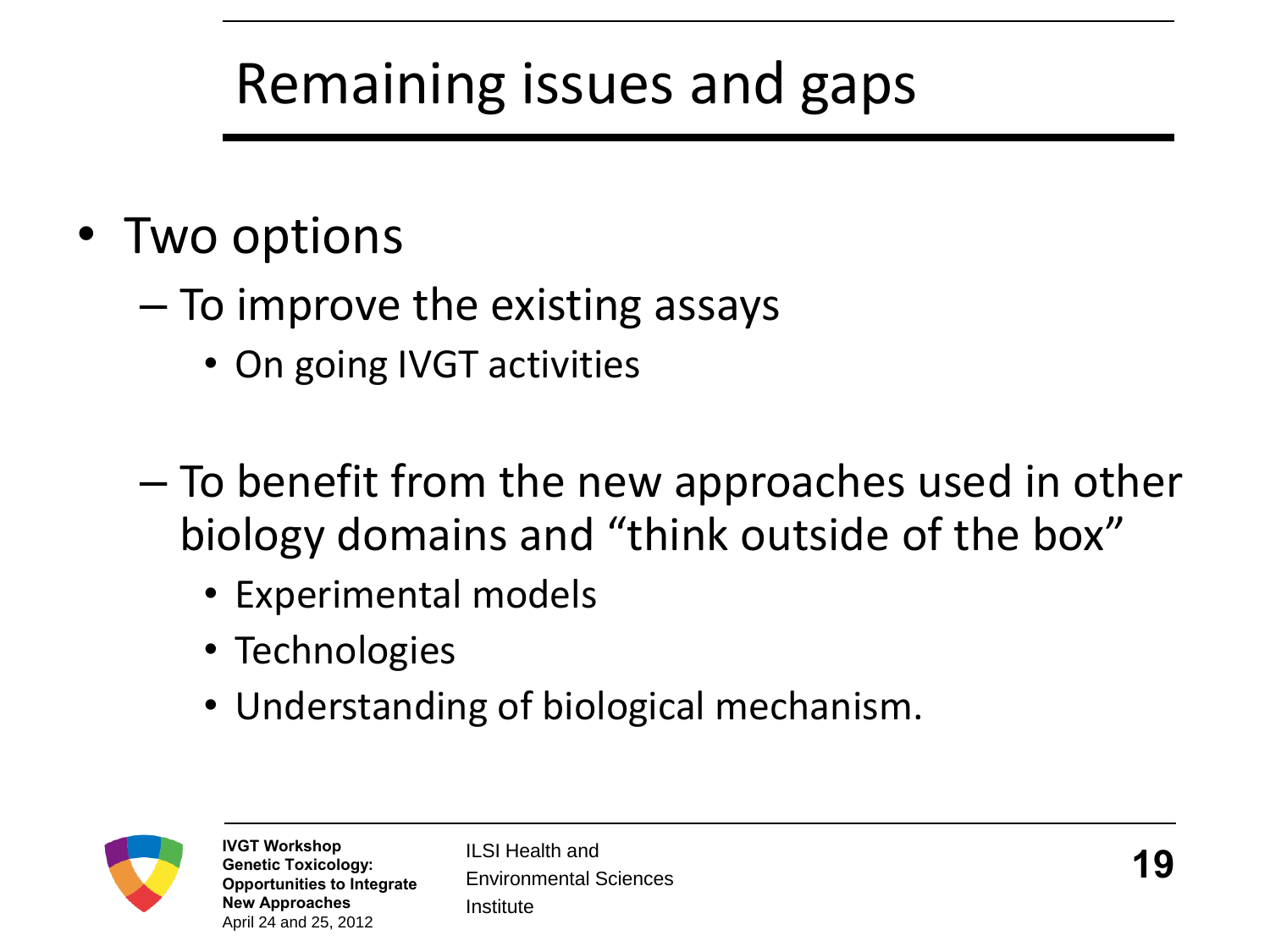## Benefit Expected from New Approaches





**IVGT Workshop Genetic Toxicology: Opportunities to Integrate New Approaches**  April 24 and 25, 2012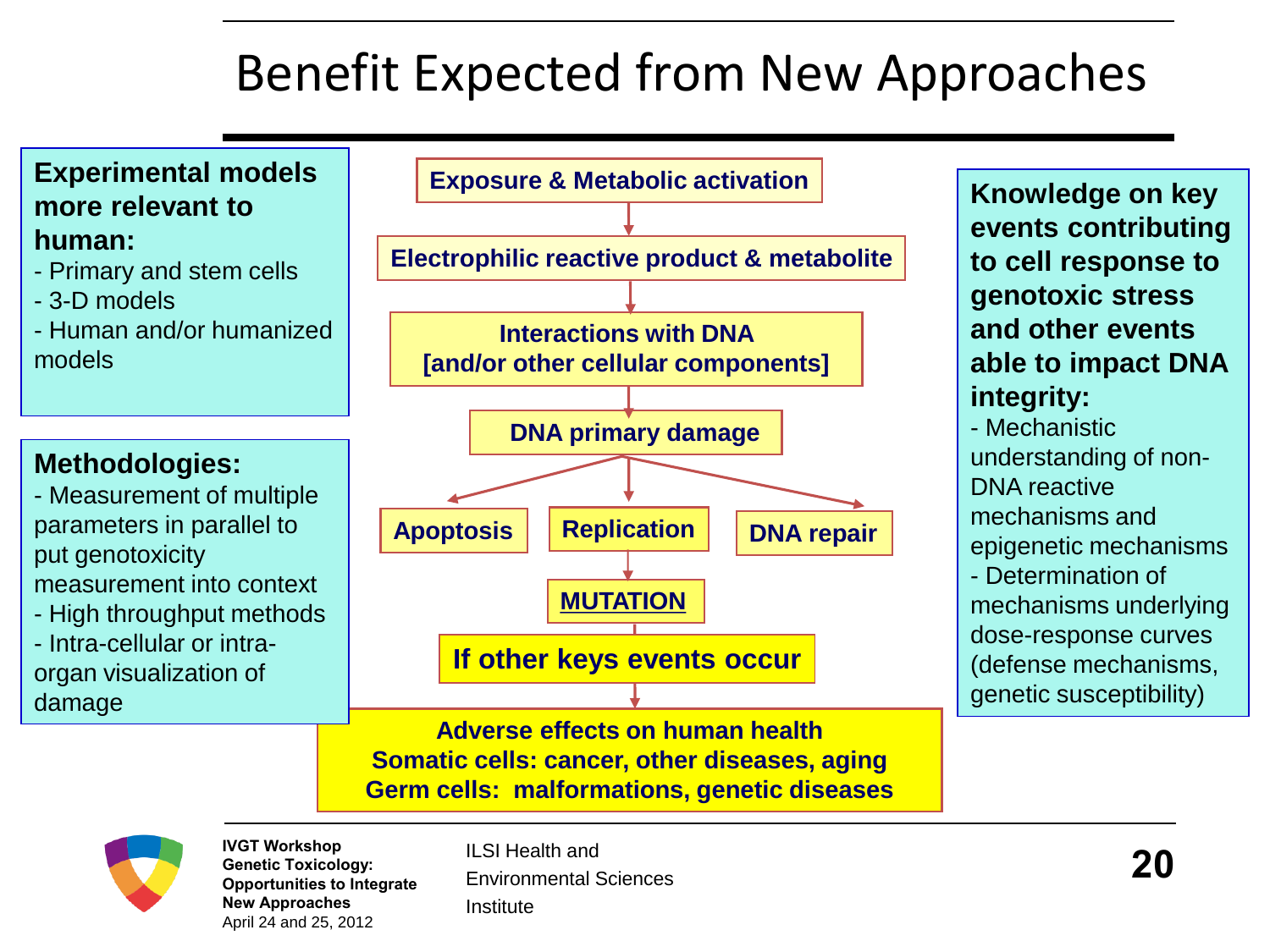## Objectives of the Workshop

- Technologies and tools are being developed in fields outside of genetic toxicology
	- Experimental models that would help increasing relevance to human
	- Technologies that would allow the measurement of multiple parameters for better understanding on mode of action are now available
- Our understanding of molecular biology has increased exponentially in recent years
	- particularly in areas such as epigenetics, miRNA, and genetic structure.

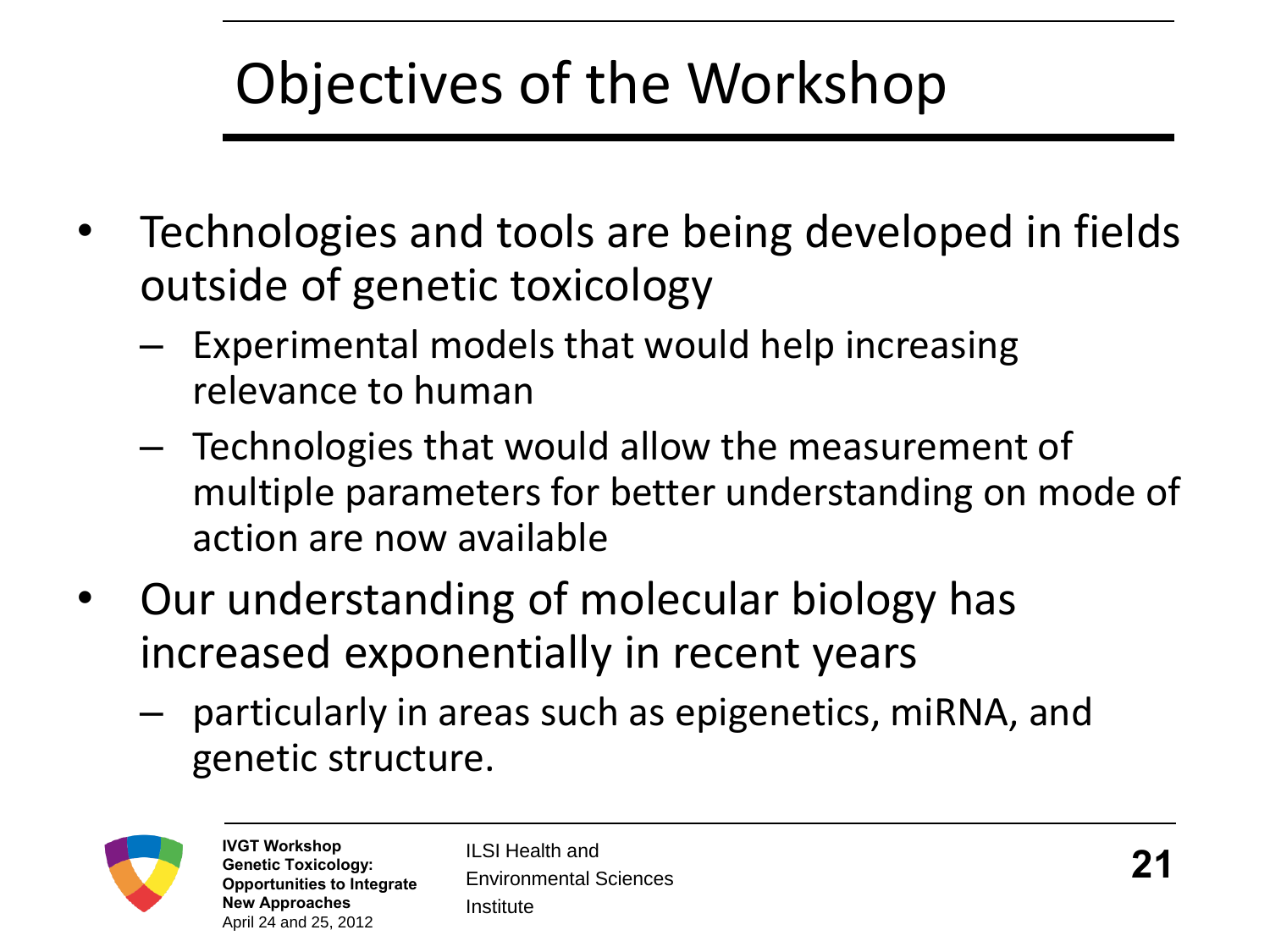# Organization of the workshop

- Three sessions
	- Session 1: Alternative experimental models to improve genetic toxicity testing
	- Session 2: Biomarkers of epigenetic changes and their applicability to genetic toxicology
	- Session 3*:* New technologies and approaches
- For each session
	- Introduction
	- 3-4 Lectures (including SWOT analysis )
	- Discussion based on a list of question
	- SWOT: Strengths/Weaknesses/Opportunities/Threats